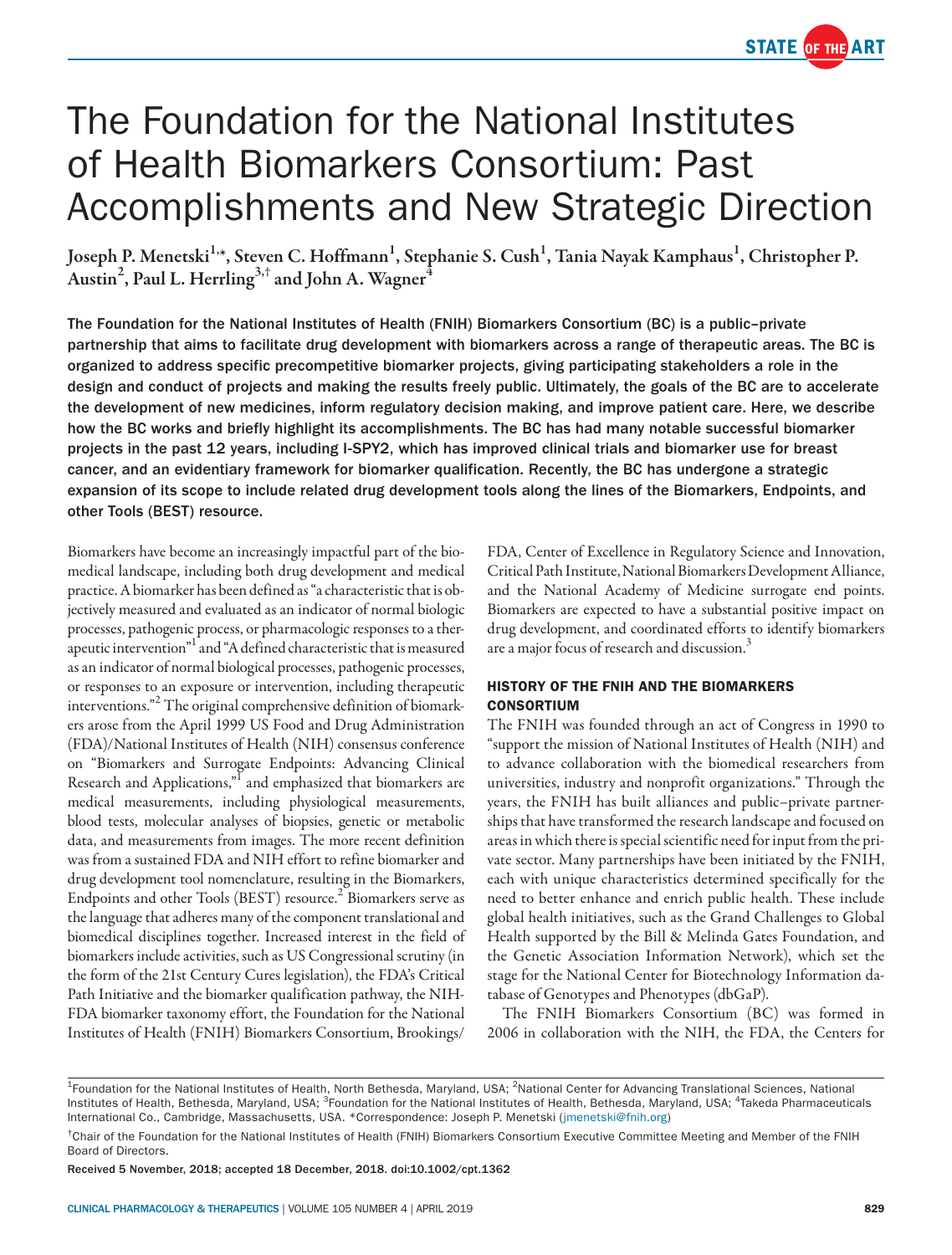

Medicare and Medicaid Services (CMS), the Biotechnology Industry Organization (BIO), and the Pharmaceuticals Research and Manufacturers Association (PhRMA). This founding group recognized that converting a biomarker discovery into a confident decision-making tool required a diverse set of skills and experience. Deep knowledge of the biology of the biomarker is necessary to place the biochemical or structural changes observed into context of the physiological and pathological changes observed in the disease or treatment. The deep knowledge about the biology generally requires expertise in the biochemistry and molecular biology of the pathway and rests in the basic research that generally resides in academic institutions. The pathology and the clinical utility of a biomarker use are best assessed by a clinical research specialist that sees patients and runs clinical trials in therapeutic development. This clinical expertise rests at the interface of the basic clinical researcher and the drug development clinician. The mathematical validity of the relationship between the biomarker and the relevant clinical or biochemical outcome requires knowledge of the variables associated with the physiology and the regulatory expectations of the agency in charge of using the biomarker to make regulatory decisions. Logically and statistically, validation is typically defined in terms of consistency of the biomarker to repeated measurement of itself and a clinically relevant gold standard measurement. This statistical and regulatory expertise is generally found in the private industry setting or the government regulatory agency. Thus, to develop a decision-making tool that can be confidently used requires a community of experts.

The BC was set up to address biomarker projects in the precompetitive space, where all stakeholders have a voice in the direction of projects, share resources, costs, and risks and the results are made public for the entire field to use. The focus is on developing biomarkers for specific applications that accelerate drug development, inform regulatory decision making, and improve clinical practice. These open and collaborative projects foster precompetitive exchange of knowledge and expertise among industry, academic, and government scientists in a way that is not generally available outside of this unique setting. The spirit of collaboration extends beyond individual projects; an important aspect of all the BC projects is that the consortium project results and data are made broadly available to the entire scientific community. This open sharing with the scientific community means that these projects do not generate intellectual property that is for the exclusive use of only one entity (public or private).

The governance for the BC is provided by committees that ensure that (i) there is a clear medical and regulatory need for the biomarker project, (ii) the scientific project plan is well thought out, supported by the current understanding in the field, (iii) the likelihood of success and the expected impact upon completion is high, and (iv) there is clear advantage to the project being done as a consortium effort with combined resources from public and private partners. The structure is separated into two committee areas. The executive committee is responsible for the strategic direction of the BC and is ultimately responsible for maintaining the success of the projects that are approved by the BC and updating the FNIH Board of Directors about its progress. The executive committee is also responsible for ensuring that the projects completed by the BC

are the best use of FNIH resources and will support the mission of the NIH in projects that clearly benefit from a public–private partnership. Reporting to the executive committee, the steering committees manage a portfolio of concepts and projects that focus on an area, or areas, of therapeutic interest, as determined by the executive committee strategy for the BC. Currently, there are four steering committees (Neuroscience, Inflammation and Immunity, Cancer, and Metabolic Disorders) that identify areas of need in the field, define concepts to develop as a consortium, and oversee the execution of projects that will provide the tools needed for clinical trial and regulatory decision making. The steering committees are at the interface of the medical need with representatives from all stakeholder groups. Thus, concepts are conceived and refined by the steering committees so that private support can be requested, and then the executive committee ensures that these projects adhere to the expectations of the strategy and the FNIH mission.

At its core, the BC is a membership organization, with members from biotechnology and pharmaceutical industry, not-for-profit foundations, and patient advocacy groups. Each committee and team consists of scientists from these private entities, government agencies (e.g., the NIH and the FDA), and academic institutions. The membership of each committee reflects the commitment of the BC to broad stakeholder input. In addition, the executive committee composition reflects the genesis of the BC and has equal representation from senior leadership of the NIH, senior leadership of the FDA, and scientific executives in the pharmaceutical industry. The executive committee also has a patient advocate representative and a member from PhRMA. The executive committee is led by an FNIH Board Member, and all committees are managed by FNIH staff. The steering committees are comprised of scientists from private member organizations and government and academic scientists in the field of interest. In addition, as the steering committee recognizes new areas of medical need, the composition of the committee can change to accommodate the appropriate scientific talent. Thus, the steering committee has the flexibility to recruit experts in the fields where new projects could grow.

Project selection and development is a critical portion of the consortium activities and is nurtured and encouraged by the steering committees. Because of the broad depth and expertise, the steering committees can identify areas of need in a general way. However, the generation of a defined and milestone-driven project requires focused work on plan development. The steering committee can set up subgroups or working groups to more clearly define a concept or outline of a plan that could be addressed to generate a usable decision-making tool. Thus, the first step of project identification is the generation of this concept and presentation to the steering committee. If the steering committee believes it is a viable project for the consortium to pursue, the working group is asked to prepare a detailed plan for obtaining the desired goal, including scientific plan, budget, potential team members, and expectations for probability of success. After the generation of this detailed plan, the team returns to the steering committee for additional feedback, and then the plan is presented to the executive committee to ensure strategic fit, overall merit, and assess the expected impact to the field. Currently, only after executive committee approval, does the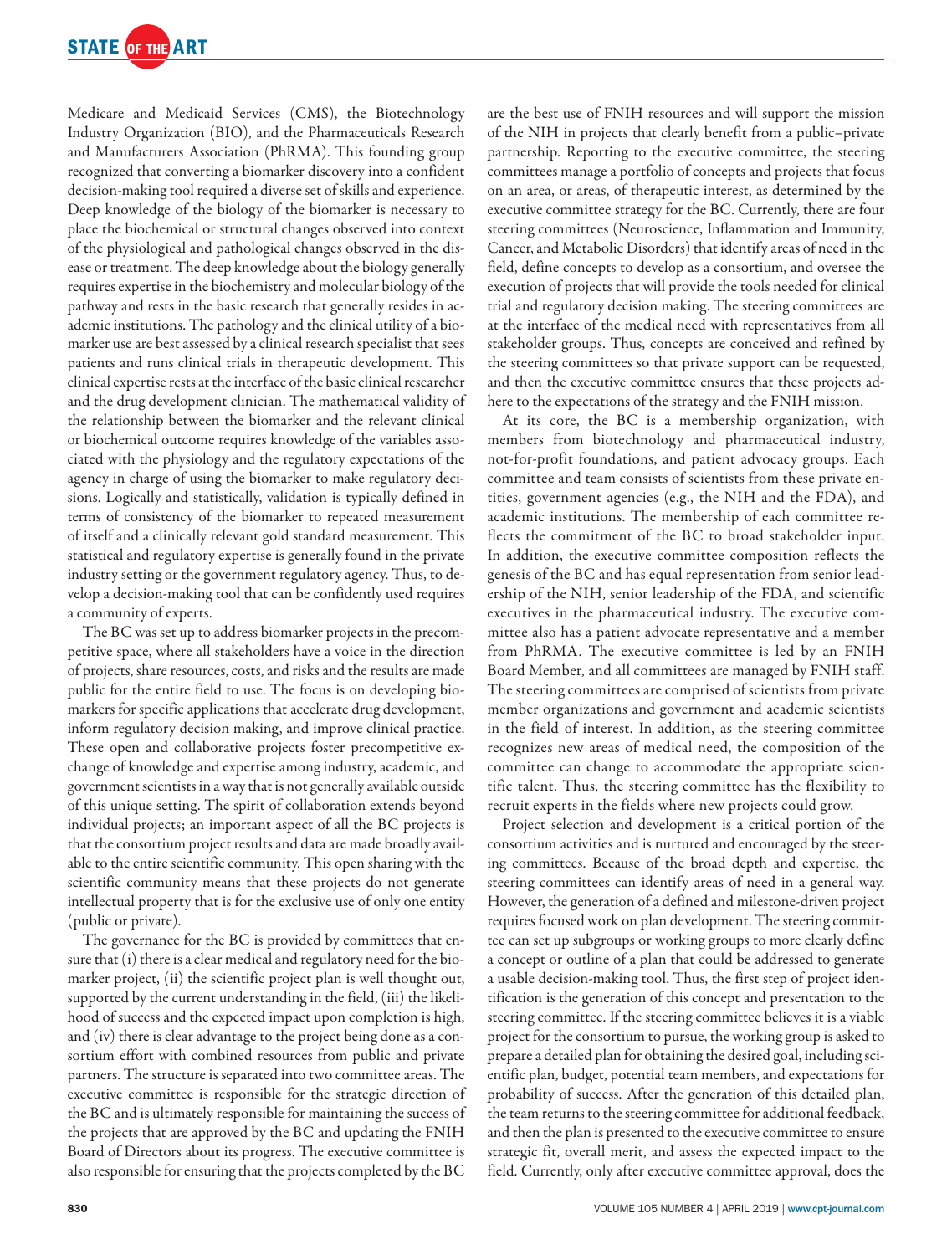



Stages of Biomarker development and associated impact measures

Figure 1 Stages of biomarkers discovery and development. Different stages of biomarker discovery and development are expected to produce different results and therefore expected impact and success. FDA, US Food and Drug Administration.

FNIH begin to raise the resources to carry out the project. The BC has found that providing a clear, complete plan and a defined deliverable tool at completion makes it more likely that the private partners asked will be able to decide about funding.

Projects are launched when all the resources necessary to execute the project have been acquired or contractually obligated. At that point, the execution of the project is under the supervision and management of the project team, which consists of the investigators involved in carrying out the laboratory work, representatives from the funding partners, FDA representatives, and members of the FNIH staff, including project management. Early in the tenure of the BC, project management was identified as a critical role in execution of cross-stakeholder projects.<sup>4,5</sup> The project team is responsible for meeting and approving milestones and making any decisions about the conduct of the project as needed. An important feature of the BC project teams is that the public and private sector scientists have an equal voice in decision making, which is very different than the NIH or single investigator grants. In addition, all projects are milestone driven with clear deliverables built into the project plan. These milestones are not paid until the whole project team agrees that they have been met. Although this type of "team science" can bring up differences of opinion and style, the ultimate outcome from these projects is a tool with a broad base of support and input.

## OVERVIEW OF PAST PROJECTS: STAGES OF TOOL DEVELOPMENT AND LEVEL OF SUCCESS

Biomarker development can be separated roughly into three stages: (i) biomarker identification, (ii) biomarker development, and (iii) biomarker utilization (Figure 1). Biomarker identification projects are designed to find new molecular characteristics that may relate to a disease or symptoms of a disease. Biomarker early development is designed to confirm the correlation between the biomarker and disease (or physiological process), generally by reproducing the original result(s) in an unrelated dataset. Finally, biomarker utilization shows that the potential biomarker can be used with some degree of confidence in a particular clinical setting for decision making. Each stage involves very different metrics of success. The BC focuses efforts in the last two areas of biomarker development and the most successful projects have been in delivery of tools that can be used for making decisions in clinical settings, primarily drug development trials. To date, the BC has supported projects in all facets of biomarker development from early disease definition to late stage FDA Qualification. The ultimate goal and measure of success for a project is to generate tools and knowledge that definitively and visibly moves the field forward. As a general overview, the statistics for success in the BC show over 30 launched projects. These projects have generated over 50 project team publications and have been cited in publications over 800 times. Importantly, these projects have generated nine tools that are being used by the pharmaceutical industry in drug development to make clinical trial decisions. Given that the goal is to make useable tools, this is a particularly important result. Finally, the work of BC projects has contributed to 5 FDA Guidance documents, 1 FDA Biomarker Qualification, and the advancement of 12 therapies toward FDA approval. The therapies have been in cancer and bacterial infections. Thus, in the past 12 years, the consortium has been very successful in all aspects of biomarker development by having direct impact on advancing the scientific fields that are addressed and providing tools that help bring new therapies to patients. It would be difficult to provide details of the impact for all the projects that the BC has supported. A figure of the timeline that projects were approved and the general output type that the project made are shown in Figure 2, and the projects are summarized in Table 1. What follows is a selection of projects that highlight the types of impact that has been observed across the span of biomarker development.

## EXAMPLES OF ACCOMPLISHMENTS OF THE BC

The BC has had many notable successes in the past 12 years. Several have been published and will only be highlighted here, including the I-SPY2 trial and the Kidney Safety Biomarkers project.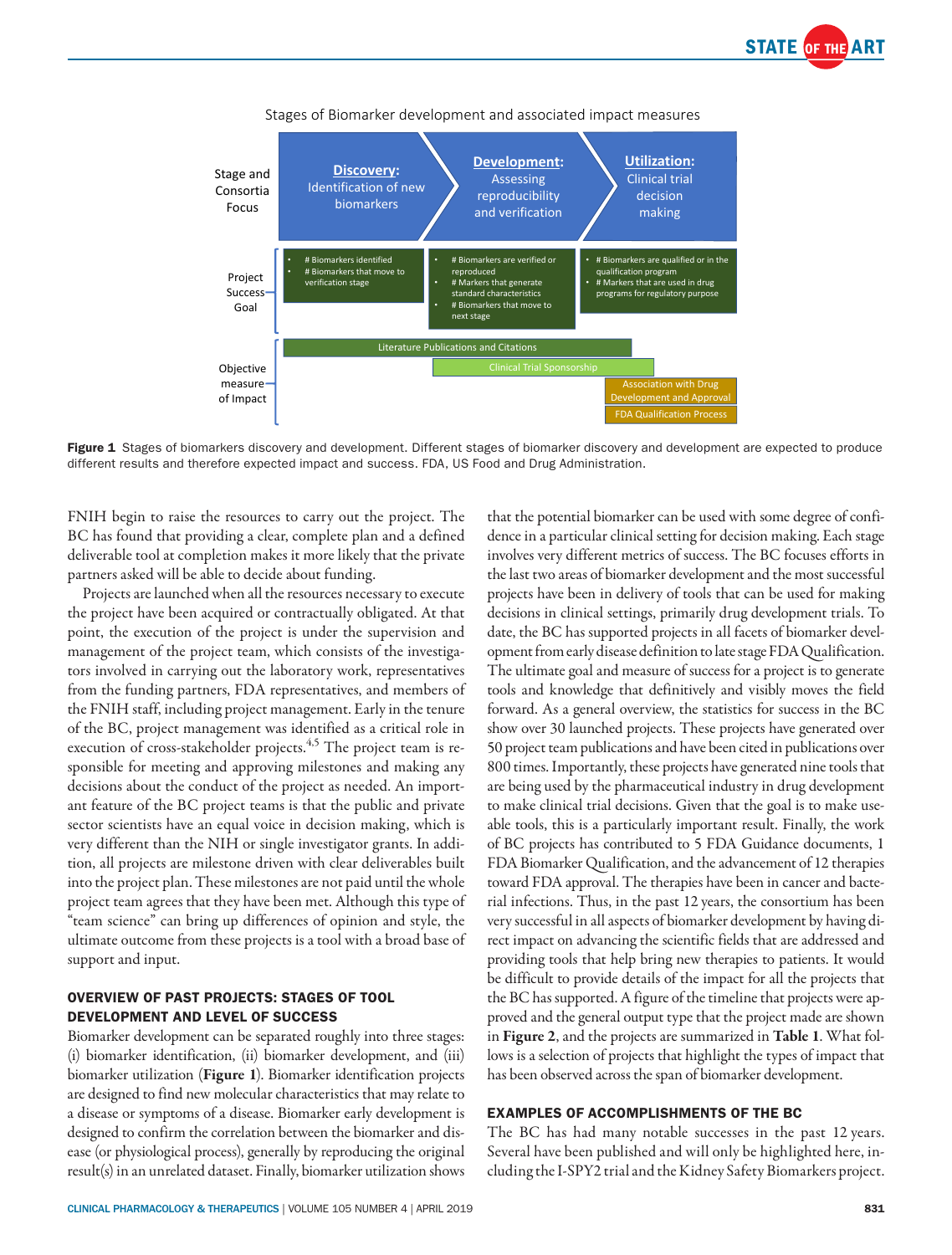

Figure 2 Timeline of projects that were approved and initiated in the Biomarkers Consortium. The projects that have been approved in the Biomarkers Consortium are shown as a function of year of Executive Committee approval. The size to the marker is proportional to the number of projects approved during that calendar year (4 is the largest). The color of the marker sectors represents the highest level of success that the project has attained as of the writing of this review. FDA, US Food and Drug Administration.

The I-SPY2 trial has improved clinical trials and biomarker use for breast cancer, in which tumor heterogeneity increases the challenge to selecting effective treatments. The BC launched the I-SPY2 trial in 2007 to assist in identifying the right drug for the right patient by incorporating biomarker analysis early in the phase II testing process and using an innovative adaptive trial de- $\sinh^6$  I-SPY2 has been instrumental in establishing a new clinical end point, pathological complete response, as a powerful predictor of breast cancer survival, and has helped advance the development of multiple therapies in breast cancer to date.  $\bar{7}$  In addition, the BC Kidney Safety project has recently obtained FDA Qualification for a composite biomarker of six urine analytes to identify acute kidney damage in early drug development trials with normal healthy volunteers.<sup>8</sup> This represents the first FDA Qualified clinical safety biomarker and will undoubtedly assist identifying safe drugs for patients that need new life-saving medicines. These two projects are not the only success stories; four additional examples are provided below.

## BACTERIAL INFECTION CLINICAL OUTCOME ASSESSMENTS

A strong example of an impactful project that has resulted in direct benefit to patients and improved standards of care is evident from the results of the BC projects in community-acquired bacterial pneumonia (CABP), acute skin and skin structure infection (ABSSSI), hospital-acquired bacterial pneumonia (HABP), and ventilator-associated bacterial pneumonia (VABP).

Due to increasing antibiotic resistance, many bacterial infections are very difficult to treat, and new antibiotics are urgently needed to save patient lives. The traditional measures of treatment success in clinical trials of antibiotics for skin infections and pneumonia have not kept pace with the evolving standards of regulatory science, which has led to substantial uncertainty and delays for companies developing these important drugs. Historically, efficacy end points for antibiotic registrational trials were based on resolution or improvement of signs and symptoms of infection at a time point after completion of therapy.<sup>9</sup> By design, these end points included assessments at earlier time points as an element of outcome. As novel drug development understanding moved forward, the FDA and the scientific community realized the design of noninferiority trials evaluating antibiotics could be improved by defining more reliable outcome measures that reduced dependence on subjective elements and by evaluating outcomes at time points for which prior evidence had demonstrated well-defined, reliable, and reproducible drug effects.<sup>10</sup> The ability to measure known treatment effects on these outcome measures is essential for noninferiority (NI) trial designs. NI clinical trials are designed to determine whether the effectiveness of a new treatment is not unacceptably worse than the current or control treatment regimen.<sup>11</sup> In addition, the "patient voice" has become a critical component of drug development, and the FDA stipulates that outcome measures for studies that support drug registration should be direct measures or established surrogates of how patients feel, function, or survive.

To address these shortfalls in trial design and outcomes, in 2010 the FDA asked the BC to form a project team from a broad array of stakeholders, including the FDA, the National Institute of Allergy and Infectious Diseases, academic researchers, the Infectious Diseases Society of America, and industry sponsors. The team embarked on an effort to advance the scientific process of developing well-defined and reliable outcome assessments for use as end points in clinical trials and to recommend a more standardized and modernized approach to the design of CABP/ABSSSI trials.<sup>12,13</sup> The primary goal of this project was focused on improving the process, providing better information to patients and clinicians, increasing trial efficiency by limiting costs, and shortening the time to bringing new, safe, and efficacious antibiotics to patients. More recently, in 2012 the FDA asked the BC to expand these efforts into HABP and VABP.<sup>14</sup>

Considering the FDA's standards for drug approval, the project team evaluated historical evidence for treatment effects from the established literature, outlined research gaps, evaluated outcomes from recent biopharmaceutical clinical trials, and proposed recommendations for improved FDA Guidance for outcome assessments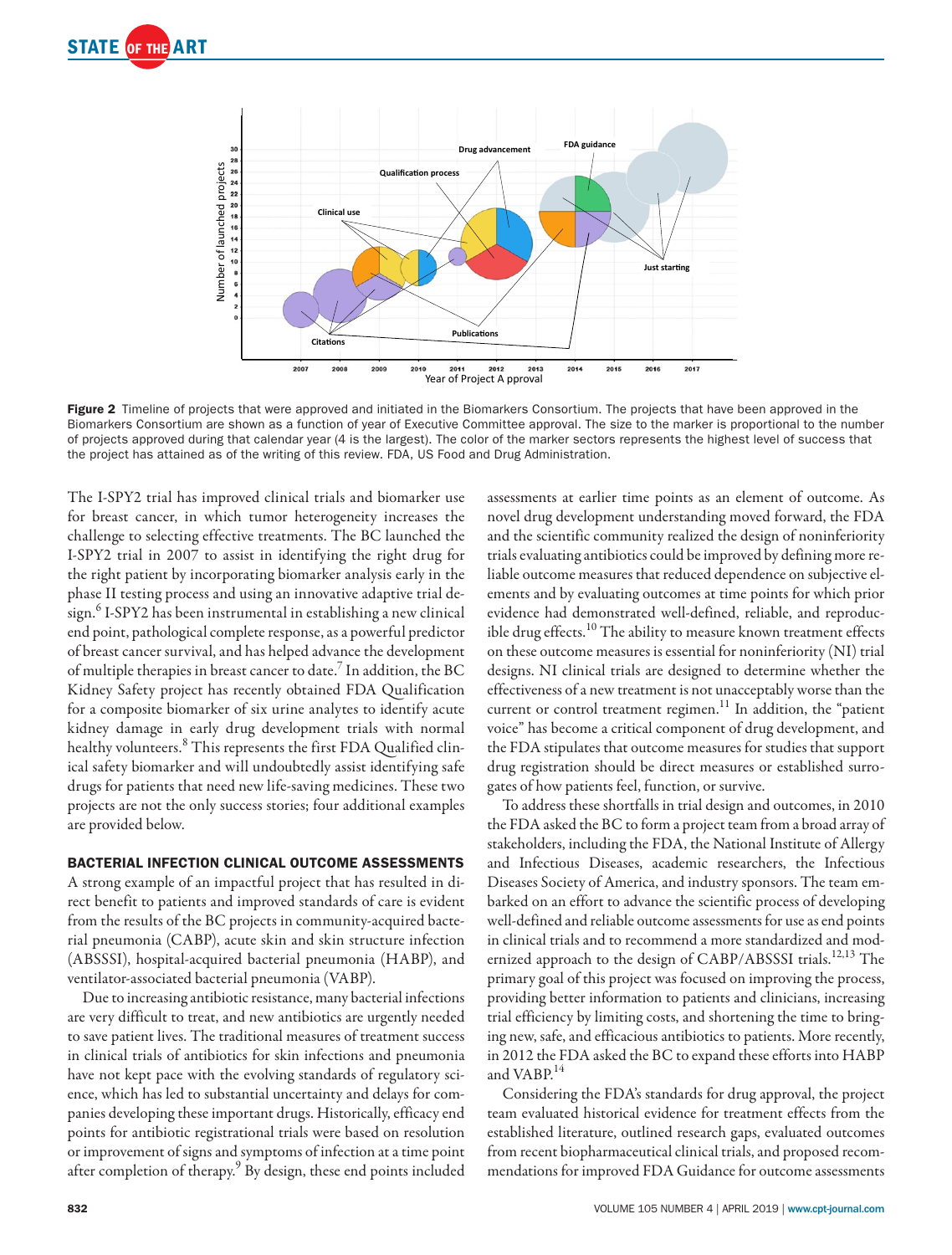

# Table 1 Approved FNIH Biomarkers Consortium projects and accomplishments

| <b>Steering Committee</b>    | <b>Project title</b>                                                                                                                                                                                                          | <b>Status</b> | Year<br>approved | <b>Project stage</b> | <b>Current highest</b><br>accomplishment |
|------------------------------|-------------------------------------------------------------------------------------------------------------------------------------------------------------------------------------------------------------------------------|---------------|------------------|----------------------|------------------------------------------|
| Cancer                       | Fluorodeoxyglucose-Positron<br>Emission Tomography (FDG-PET)<br>Lung and Lymphoma                                                                                                                                             | Completed     | 2007             | Development          | Cited in publications                    |
| Metabolic disorders          | Evaluation of the Utility of<br>Adiponectin as a Biomarker for<br><b>Predicting Glycemic Efficacy</b>                                                                                                                         | Completed     | 2007             | Development          | Cited in publications                    |
| Metabolic disorders          | Carotid MRI Development and<br>Validation via an AIMHIGH<br>Sub-Study                                                                                                                                                         | Completed     | 2008             | Development          | Cited in publications                    |
| Neuroscience                 | Comparison of Two PET<br>Radioligands to Quantify the<br>Peripheral Benzodiazepine<br>Receptor                                                                                                                                | Completed     | 2008             | Development          | Cited in publications                    |
| Neuroscience                 | Use of Targeted Multiplex<br>Proteomic Strategies to Identify<br>Plasma-Based Biomarkers in<br>Alzheimer's Disease                                                                                                            | Completed     | 2008             | Development          | Cited in publications                    |
| Cancer                       | I-SPY TRIAL-2 (Investigation of<br>Serial Studies to Predict Your<br>Therapeutic Response with<br>Imaging and Molecular Analysis):<br>An Adaptive Breast Cancer Trial<br>Design in the Setting of<br>Neoadjuvant Chemotherapy | Ongoing       | 2010             | Utilization          | Advanced drug<br>development             |
| Neuroscience                 | Use of Targeted Multiplex<br>Proteomic Strategies to Identify<br><b>CSF-Based Biomarkers in</b><br>Alzheimer's Disease                                                                                                        | Completed     | 2009             | Development          | Cited in publications                    |
| Metabolic disorders          | <b>Establish Guidelines for Initial</b><br>Diagnostic Criteria for "Sarcopenia<br>with Clinically Important<br>Weakness" and Associated<br><b>Evidence for Treatment Benefit</b>                                              | Completed     | 2009             | <b>Discovery</b>     | Clinical use                             |
| Neuroscience                 | Placebo Data Analysis Project in<br>Alzheimer's Disease/Mild<br>Cognitive Impairment Clinical<br>Trials                                                                                                                       | Completed     | 2009             | Discovery            | Cited in publications                    |
| Executive committee          | Clinical Evaluation and<br>Qualification of Translational<br>Kidney Safety Biomarkers                                                                                                                                         | Ongoing       | 2012             | Utilization          | Qualification process                    |
| Metabolic disorders          | In Silico Modeling of Biomarkers of<br>Atherosclerosis: Estimating Risk<br>Reduction and Residual Risk from<br><b>Statin Therapy</b>                                                                                          | Ongoing       | 2011             | Discovery            | Cited in publications                    |
| Metabolic disorders          | Diabetes Drug Development:<br>Identification and Validation of<br>Markers That Predict Long-Term<br><b>Beta Cell Function and Mass</b>                                                                                        | Completed     | 2010             | Development          | Clinical use                             |
| Inflammation and<br>Immunity | Osteoarthritis Project                                                                                                                                                                                                        | Completed     | 2012             | Development          | <b>Qualification process</b>             |
| Executive<br>Committee       | Developing Endpoints for Clinical<br>Trials in CABP and Skin Infections                                                                                                                                                       | Ongoing       | 2012             | Utilization          | Advanced drug<br>development             |
| Neuroscience                 | The Autism Biomarkers<br><b>Consortium for Clinical Trials</b>                                                                                                                                                                | Ongoing       | 2015             | Development          | Early project                            |
| Metabolic disorders          | <b>Bone Quality Project</b>                                                                                                                                                                                                   | Ongoing       | 2012             | Utilization          | Clinical use                             |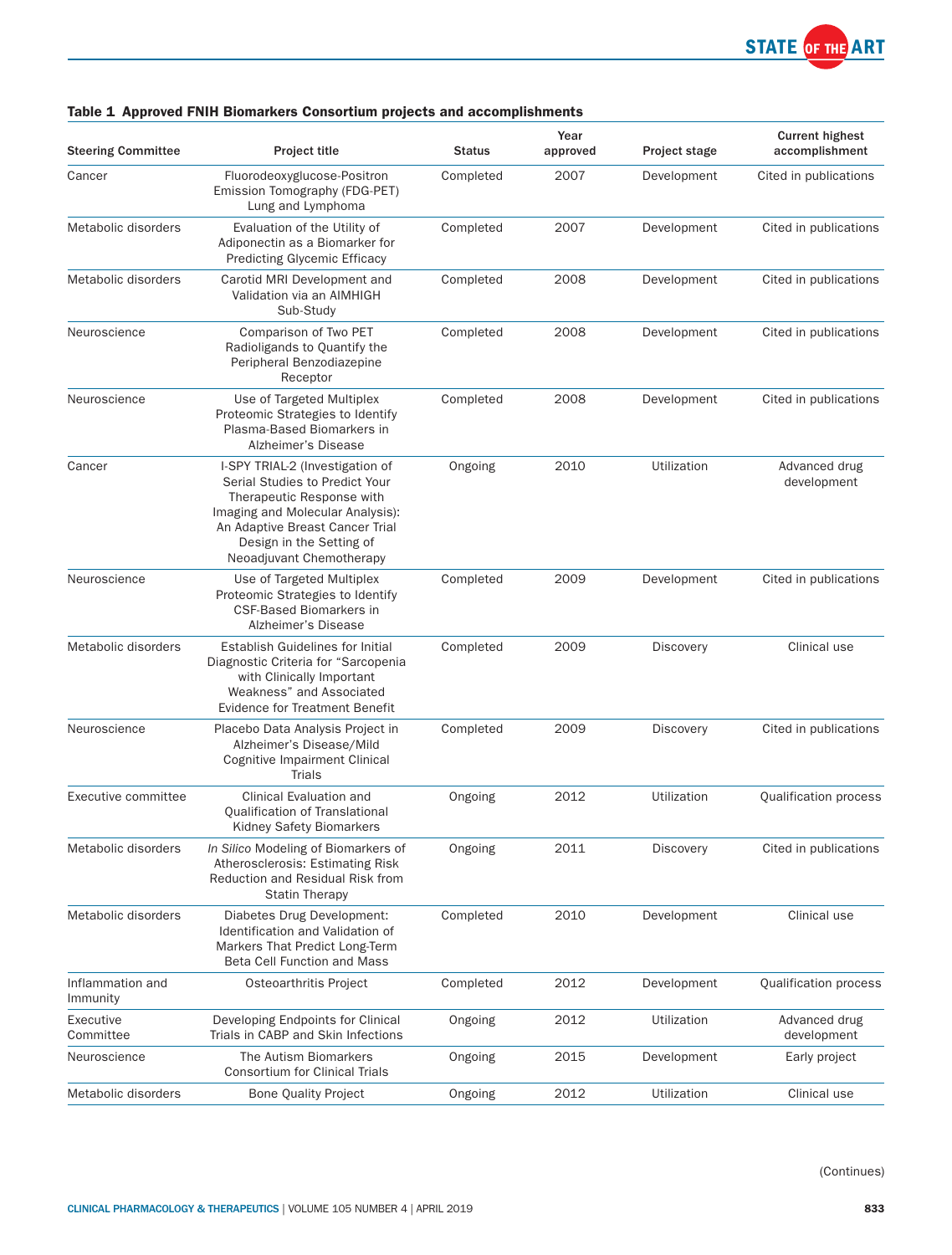

## Table 1 (Continued)

| <b>Steering Committee</b>    | <b>Project title</b>                                                                                                                                             | <b>Status</b>  | Year<br>approved | Project stage | <b>Current highest</b><br>accomplishment |
|------------------------------|------------------------------------------------------------------------------------------------------------------------------------------------------------------|----------------|------------------|---------------|------------------------------------------|
| Executive committee          | <b>Hospital-Acquired Bacterial</b><br>Pneumonia/Ventilator-Associated<br>Bacterial Pneumonia Clinical<br><b>Endpoint Development</b>                             | Ongoing        | 2014             | Utilization   | Advanced drug<br>development             |
| Metabolic disorders          | The Performance of Novel Cardiac<br>Biomarkers in the General US<br>Population                                                                                   | Ongoing        | 2014             | Development   | Early project                            |
| Metabolic disorders          | Sarcopenia as a Valid Biomarker<br>for Identifying Individuals at Risk<br>of Disability                                                                          | Completed      | 2015             | Development   | Early project                            |
| Cancer                       | <b>Minimal Residual Disease</b><br>Detection in Adult Acute<br>Lymphoblastic Leukemia                                                                            | Ongoing        | 2014             | Development   | Cited in publications                    |
| Cancer                       | Vol-PACT: Advanced metrics and<br>modeling with Volumetric CT for<br>Precision Analysis of Clinical Trial<br>results                                             | Completed      | 2014             | Development   | Cited in publications                    |
| Inflammation and<br>immunity | Treatments Against RA and Effect<br>on FDG PET-CT (TARGET Biomarker<br>Study)                                                                                    | Ongoing        | 2015             | Development   | Early project                            |
| Cancer                       | High Definition Single Cell Analysis<br>of Blood and Tissue Biopsies in<br><b>Patients with Colorectal Cancer</b><br><b>Undergoing Hepatic</b><br>Metastasectomy | Ongoing        | 2015             | Development   | Early project                            |
| Cancer                       | Vol-PACT Phase II: Advanced<br>metrics and modeling with<br>Volumetric CT for Precision<br>Analysis of Clinical Trial results                                    | Ongoing        | 2016             | Development   | Early project                            |
| Neuroscience                 | Longitudinal Proteomic Changes in<br>CSF from ADNI: Toward Better<br>Defining the Trajectory of Prodromal<br>and Early Alzheimer's Disease                       | Ongoing        | 2016             | Development   | Early project                            |
| Neuroscience                 | Inflammatory Markers for Early<br>Detection and Subtyping of<br>Neurodegenerative and Mood<br><b>Disorders</b>                                                   | Ongoing        | 2016             | Development   | Early project                            |
| Inflammation and<br>immunity | PROGRESS OA: Clinical Evaluation<br>and Qualification of Osteoarthritis<br><b>Biomarkers</b>                                                                     | In fundraising | 2017             | Utilization   | Early project                            |
| Cancer                       | Determining the impact of<br>chemotherapy on tumor immunity<br>by systematic dissection of the<br>tumor microenvironment with<br>single cell genomics            | In fundraising | 2017             | Discovery     | Early project                            |
| Cancer                       | Identification and Validation of<br>ctDNA Reference Materials                                                                                                    | In fundraising | 2017             | Utilization   | Early project                            |
| Metabolic disorders          | Non-Invasive BioMarkers of<br>MetaBolic Liver DiseasE (NIMBLE)                                                                                                   | Ongoing        | 2017             | Development   | Early project                            |

ADNI, Alzheimer's Disease Neuroimaging Initiative; CABP, community-acquired bacterial pneumonia; CSF, cerebrospinal fluid; CT, computed tomography; FDG, fluorodeoxyglucose; FNIH, Foundation for the National Institutes of Health; MRI, magnetic resonance imaging; OA, osteoarthritis; PET, positron emission tomography; RA, rheumatoid arthritis; VolPACT, Advanced metrics and modeling with Volumetric Computer-aided tomography for Precision Analysis of Clinical Trial results Project. Further information on these projects can be found on the FNIH BC Website, [<https://fnih.org/what-we-do/biomarkers-consortium/programs>](https://fnih.org/what-we-do/biomarkers-consortium/programs).

in antibacterial trials. Through parallel discussions around each disease, the team focused on standardized assessments of patient response (symptoms) in the first few days after initiation of antibiotic therapy, which might provide key insights into drug effect and options for trial design. These symptoms may then be used as early clinical response end points and provide a scientific basis for NI hypotheses in antimicrobial registrational trials.<sup>15-17</sup> For CABP, progressive improvement in four symptoms (cough, dyspnea, chest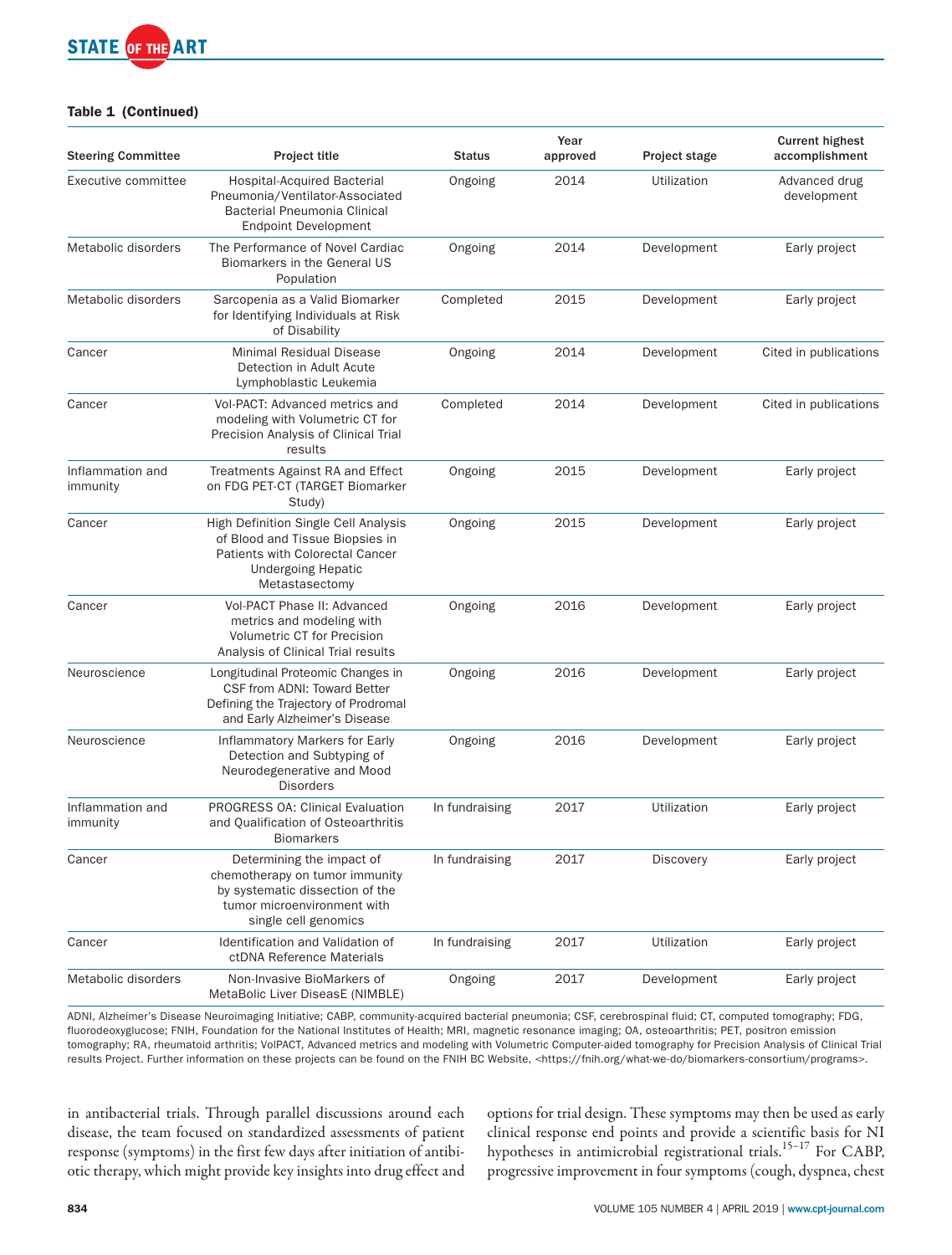

pain, and sputum production), reported during the first 4 days of therapy was sufficiently well-documented that an early response end point measure was recommended.<sup>14</sup> For ABSSSI, recommendations focused on the need for clear definitions in the types of skin infections (abscesses vs. cellulitis vs. wound infections) while supporting a primary end point focused on ≥ 20% reduction in lesion size from baseline at 48 hours. In addition, initial FDA ABSSSI Guidance noted data demonstrating treatment effects at 48–72 hours after initiation of antibiotics, including body temperature, pulse, respiratory rate, and other measures that are biomarkers (i.e., not direct measures of how a patient feels, functions, or survives).<sup>14,18</sup> However, these biomarkers are not on the causal pathway of the disease (i.e., temperature), cannot be obtained reliably in outpatients, and the team recommended that these biomarkers may have a secondary role in long-term assessment of disease resolution during patient care but are insufficient as early end points for regulatory decision making.<sup>12,14</sup>

For the HABP Guidance, the current end point is all-cause mortality (ACM) at 28 days. Pharmaceutical developers have argued that measuring ACM at day 28 captures deaths unrelated to HABP or VABP and does not truly reflect a drug's efficacy. Analyses of factors predicting greater mortality failed to identify strong prognostic variables beyond unsurprising results that older age and negative standard clinical laboratory assessments generally correlated with greater mortality.<sup>19</sup> Other factors, such as baseline oxygenation and prior antibiotics, were also inconsistently predictive. By taking a similar approach highlighted for CABP, the project team explored the consideration of a "mortality-plus" end point (i.e., use of a multicomponent assessment of ACM "plus" selected serious adverse events and adverse events/complications).<sup>20,21</sup> Various approaches to determine which "plus" events to use were examined, and the team chose an approach using a widely available and accepted method for identifying events that impact how a patient feels and functions: the Toxic/Septic Shock Standardized MedDRA Queries (SMQs), which contains a variety of clinically important events, such as sepsis, other infection-related events, and respiratory failure.<sup>14,21</sup> SMQs are highly specific and standardized medical terminology that facilitate harmonization and sharing of regulatory information internationally and across scientific and industry sectors.22 These events reflect events plausibly related to HABP/VABP that could be seen as a consequence of inadequate antibiotic therapy but did not necessarily have to be rigidly pneumonia-related, such as pleural empyema or respiratory failure requiring mechanical ventilation. A clinical trial database could be readily interrogated using this SMQ to define the "plus" in a mortality-plus end point. Therefore, in each of the CAPB, ABSSSI, and HABP projects, FNIH team members advocated for more standardized, prospective validation of the "patient voice" to better appreciate and consider other potential symptomatic end points for clinical trials and drug development.

The project team conclusions for each disease were submitted to the relevant FDA dockets,<sup>15-17,20</sup> and these considerations led to publication of new or updated FDA Guidances for CABP/ABSSSI and HABP/VABP trials,<sup>23-25</sup> which focus on assessment of efficacy at earlier time points or include expanded patient-focused end points to mortality than previously recommended. These symptomatic end points have proven themselves as beneficial and essential, qualified outcome measures and improvements to patient care, allowing clinicians and patients to understand the similarities and differences between therapeutic agents in development or posttreatment. Overall, eight antibacterial drugs (dalbavancin, delafloxacin, tedizolid, oritavancin, omadacycline, ceftaroline fosamil, telavancin, and ceftazidime/avibactam) have been approved, or approved for expanded use, based on clinical studies incorporating recommendations from these BC projects.

As promoted above, a second phase of these BC projects has been the development of draft patient-reported outcomes (PROs) for CABP, ABSSSI, and HABP that are currently in psychometric validation for FDA regulatory approval as a defined tool to assess these symptomatic end points in a standardized mechanism.<sup>26</sup> PROs capture the "patient voice," measuring how patients describe and quantify their symptoms of illness. For pneumonia, these could include painful or difficult breathing, fever, chest pain, social isolation, and the inability to perform the tasks of daily living. Having the patient record these data fulfills the FDA obligation to capture how patients "feel and function," as well as survive, and PROs achieve this imperative by capturing the patient voice reproducibly and verifiably.27–29 The availability of validated and FDAqualified drug development PROs would add to the "toolbox" of options for sponsors to use in future registrational trials in these indications. In addition, appropriately evaluated PROs can be used outside the setting of clinical trials evaluating medical interventions, standardize measurements in epidemiological studies evaluating natural history and burden of disease, as well as form part of development of "severity" scales that could be included among the inclusion criteria for future trials. $30$  An overview of the project workflow and key inputs and achievements from the BC project teams is shown in Figure 3.

The outcome measures and PROs developed in these impactful BC projects are being made broadly available to clinicians and the research community. The contributions of these projects are particularly important at a time when the incidence of treatmentresistant pathogens, such as methicillin-resistant *Staphylococcus aureus* and many gram-negative bacteria, are increasing. Giving the FDA and clinical researchers better tools to measure the impact of treatments helps spur the development of new therapies (or expand the utility of existing drugs labels) and ensures that these therapies are effective: an obvious benefit to patients, their families, and their healthcare providers.

## OSTEOARTHRITIS STRUCTURE AND DISEASE ACTIVITY BIOMARKERS

Osteoarthritis (OA) is a highly prevalent, disabling disease, with a tremendous individual and societal burden. Recent estimates suggest that 250 million people worldwide are affected by knee OA, and that number is expected to increase due to increased life expectancy and rates of obesity. $^{31}$  Historically, treatment innovation in OA has been slow compared with other common medical conditions. One of the many reasons for this slow pace is the lack of biomarkers to ascertain disease progression and efficacy of treatments for the disease.<sup>32</sup> Pharmaceutical drug development of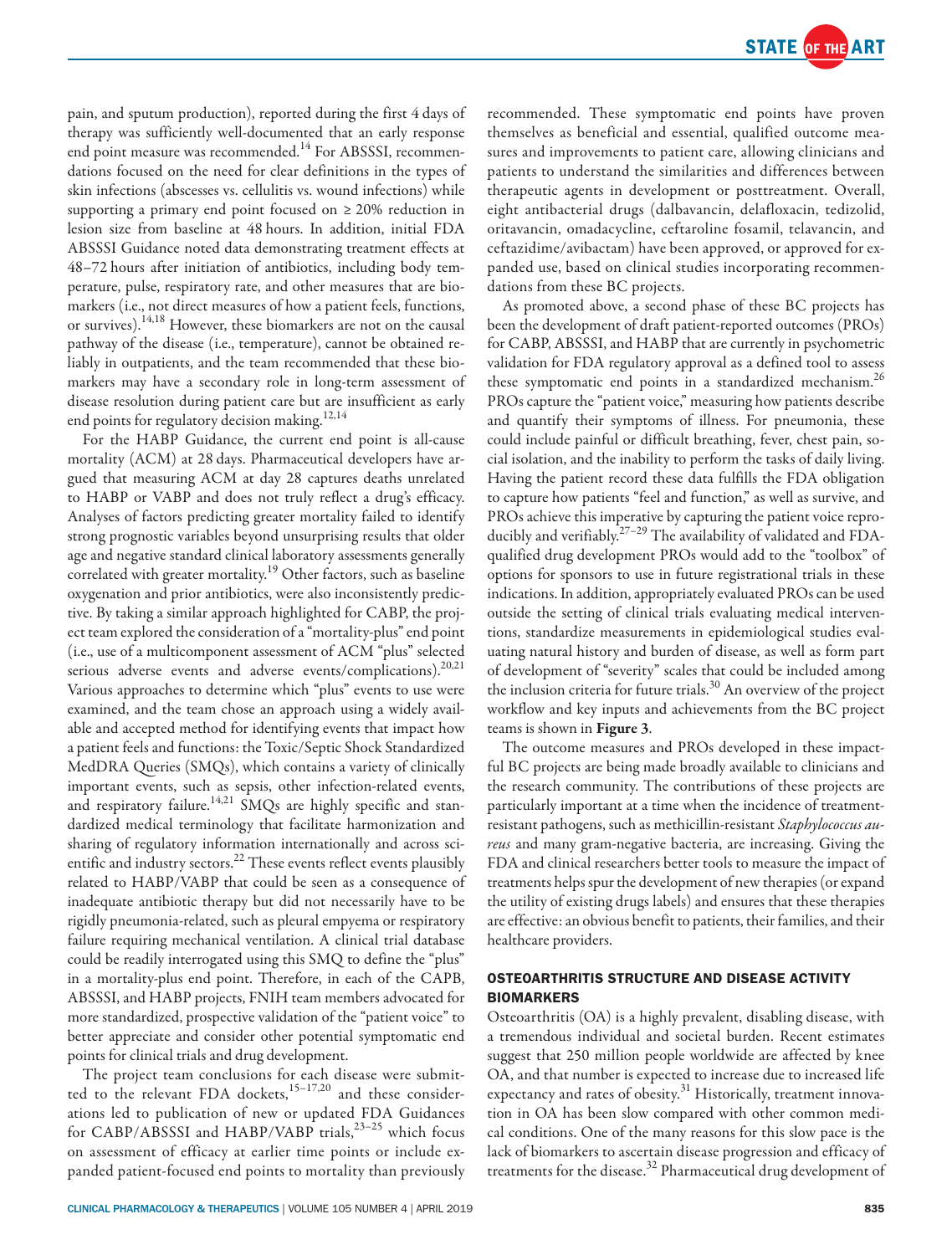

therapeutics that have disease-modifying effects is greatly hampered by the lack of clinical end points for OA. There are presently no therapies approved by regulatory authorities that modify the onset or progression of OA structural damage.

The Osteoarthritis Research Society International (OARSI), the leading medical society for advancing the understanding, early detection, treatment, and prevention of OA, launched an OARSI-FDA OA Assessment of Structural Change working group in response to the 2007 Federal Register notice posted by the FDA to address the lack of OA biomarkers. The working group was comprised of experts in the field of OA biomarker research from both academia and industry. After a series of meetings, the OARSI-FDA Assessment of Structural Change working group developed a consensus document between 2007 and 2009 that laid the groundwork for the need for biomarker development in  $OA.<sup>33</sup>$ 

The identified unmet need in OA biomarker discovery and development was well-suited for a consortia-based approach in which multidisciplinary teams of scientific experts work together to achieve a common goal that advances the field forward. A formal FNIH BC Project Plan, led by Dr David Hunter at the University of Sydney and Dr Virginia Byers Kraus at Duke University, was developed based on the biomarkers described in the consensus document. The overall objective of the FNIH BC OA Biomarkers Project was to evaluate the predictive validity of multiple imaging and biochemical disease progression biomarkers with the goal of finding more precise and sensitive measures of OA disease progression and the effectiveness of new treatments. Importantly, the project analyzed both biochemical markers that can elucidate the underlying molecular mechanisms of OA disease progression, as well as imaging biomarkers that measure the structural change within the joint. The biomarkers were selected in an effort to overcome the limited responsiveness of existing imaging biomarkers. One such limitation is the poor relationship in individual patients between joint structural pathology (e.g., joint space narrowing on radiographs) and symptomatic disease.



Figure 3 Project flow for the antibacterial clinical outcome measure project. ABSSSI, acute skin and skin structure infection; BC, Biomarkers Consortium; CABP, community-acquired bacterial pneumonia; FDA, US Food and Drug Administration; FNIH, Foundation for the National Institutes of Health; HABP, hospital-acquired bacterial pneumonia; IDSA, Infectious Diseases Society of America; KOLs, key opinion leaders; NIH, National Institutes of Health; PRO, patient-reported outcome; VABP, ventilator-associated bacterial pneumonia.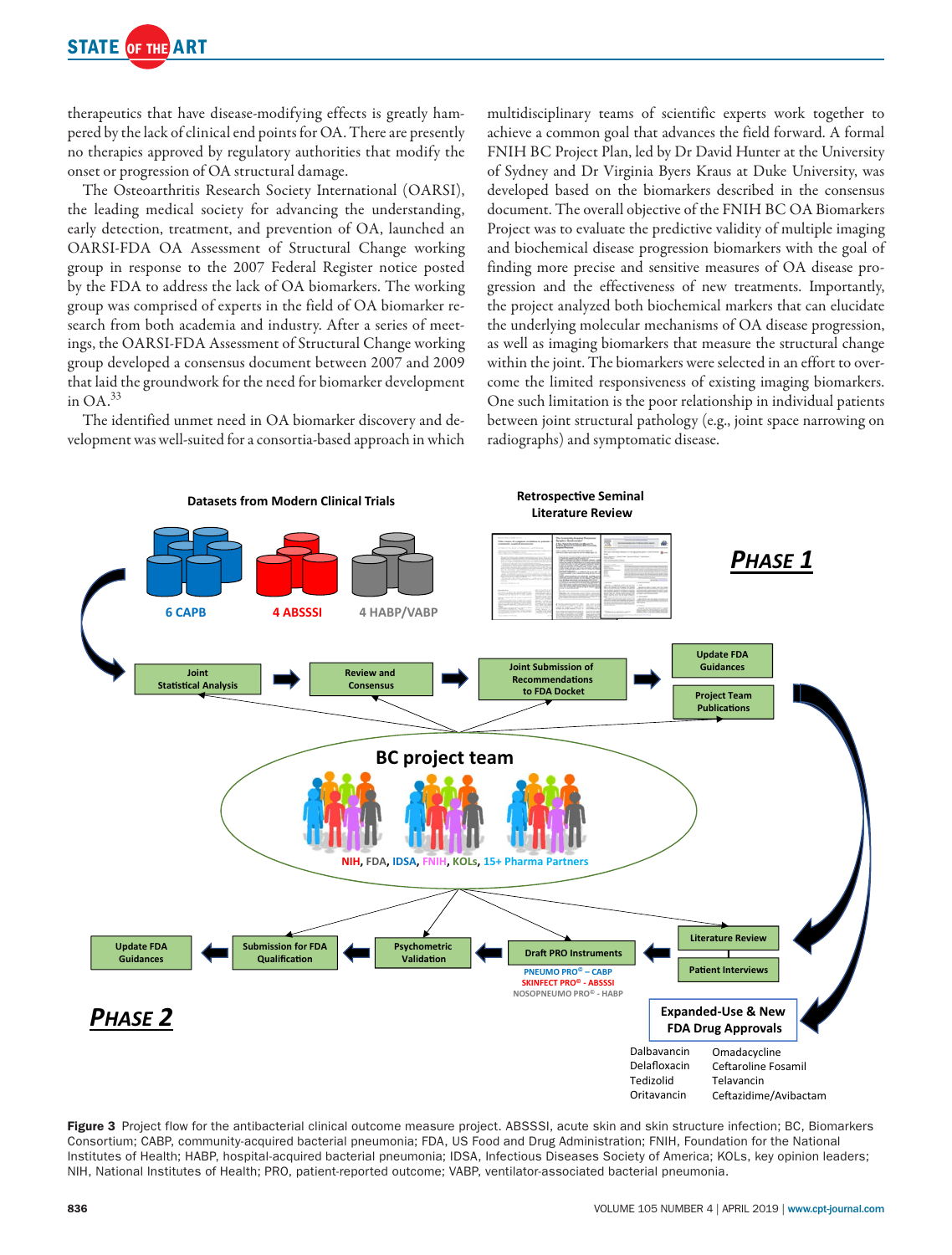

The project made use of the NIH Osteoarthritis Initiative (OAI), a public-domain repository of medical images, patient data, and biospecimens. The OAI was funded by a public–private partnership, including seven NIH institutes, led by the National Institute of Arthritis and Musculoskeletal and Skin Diseases and the National Institute on Aging, and four pharmaceutical companies, in which FNIH coordinated the private sector participation for OAI. This project evaluated imaging data and biospecimens from a nested case cohort (200 cases and 400 controls) within the OAI progression cohort, a unique longitudinal cohort ( $\sim 4,700$ men and women ages 45–79, including 3,285 in the incidence subcohort, at the 4 OAI clinical sites) that contains a longitudinal repository of imaging data and serum and urine biospecimens together with the clinical profile data. The FNIH BC OA Biomarkers Project Team included experts from the NIH, FDA, pharmaceutical industry, and nonprofit sector. Scientific and financial contributions to support the study were provided by pharmaceutical and biotech companies. In-kind donations to support biochemical tests were provided by several diagnostic companies.

A first major successful outcome of the project was determining the best-case control criteria for the OAI longitudinal cohort, which is continually used as the standard comparator for the OAI datasets. The analysis of the OAI datasets found 9 biochemical biomarkers and 12 magnetic resonance imaging (MRI) biomarkers that performed well in multivariable models to predict the longerterm clinical outcome of clinically relevant (pain and radiographic worsening) knee OA progression. The biochemical markers included serum and urinary markers of cartilage and bone resorption, degradation, as well as biomarkers of skeletal matrix synthesis and formation. The imaging biomarkers were derived by semiquantitative analysis (cartilage morphology, meniscus morphology, synovitis, and osteophytes), quantitative cartilage morphometry (medial tibio-femoral compartment and central medial femur), and bone surface area (medial and lateral femur) of MRI scans. Altogether, over 20 publications have resulted from the FNIH BC OA Biomarker Project.<sup>34</sup> The learnings from this project have also been successfully disseminated to the broader scientific community and have been incorporated into industry-sponsored clinical trials for OA drug development.

Biomarker validation and biomarker qualification are interrelated but distinct processes; validation refers to the establishment of an accurate and reliable measure both analytically and clinically, and qualification refers to the establishment of acceptable performance in a specific context of use for a biomarker in drug development for regulatory decision making.<sup>35</sup> The FNIH BC OA Biomarker Project achieved the first step in the biomarker development process by systematically validating a set of biomarkers that could predict the longer-term clinical outcome of clinically relevant (pain and radiographic worsening) knee OA progression. To begin the biomarker qualification process, and moving into the utilization phase, the results of the MRI data were submitted to the FDA in a letter of intent in 2015.

The FDA released draft OA Guidance for Industry in July 2018 that recognizes OA as a serious disease and acknowledges difficulties in developing drugs for OA due to the lack of structural end points that translate into clinically meaningful benefit to patients.

The guidance also describes the FDA's willingness to engage with stakeholders to better address the gaps. Serendipitously, the FNIH BC Clinical Evaluation of OA Biomarkers for Regulatory Qualification "PROGRESS OA" was developed to build upon the successes and confirm the results found in the first phase of the project with a novel set of datasets distinct from the original OAI dataset. The overarching goal of this 3-year project is to verify the novel radiographic measures, MRI measures, and biochemical markers discovered in phase I of the FNIH BC OA project that can be used as prognostic biomarkers of disease progression. The data generated will be submitted to the FDA and European Medicines Agency to qualify the imaging and biochemical biomarkers pertinent to knee OA for use in OA drug development. The results of the project, estimated to be completed by 2020, will verify and qualify the biomarkers to be used in clinical trials to develop disease-modifying regimens in OA. The results will impact the planning and design of OA clinical trials by providing a set of biomarker tools that will decrease the number of patients needed and decrease the time and costs needed for OA drug development. Figure 4 illustrates the foundational resources that support the FNIH BC OA Biomarkers and PROGRESS OA projects and the strategic involvement of the multisector consortium guiding the projects and field toward the validation and regulatory consideration of select biomarkers of risk for OA progression.

#### SARCOPENIA DISEASE DEFINITION PROJECT

The BC has occasionally spearheaded identification of biomarkers for poorly understood and, therefore, unevenly diagnosed conditions like sarcopenia. In this section, we describe how FNIH has supported the identification, validation, and establishment of an objective evidence-based biomarker for diagnosis of sarcopenia through two sequential projects, sarcopenia 1 (2010–2015) and sarcopenia 2 (2016–2018). The study has come to its conclusion with presentation of final data for a consensus by an independent body of experts in November 2018 and subsequent publications and guidelines development.

The aims of the sarcopenia projects are to identify, validate, and establish an objective biomarker for diagnosis of sarcopenia in elderly population and define a "cut-point" for diagnosis in a targeted population in which clinical intervention will be likely required.

Sarcopenia is commonly found in older populations and characterized by reduced mobility, functional disability, and increased mortality. $36$  In spite of its recognition as a significant geriatric syndrome, it has been poorly understood outside of the geriatric community. Lack of objective diagnosis criteria has prevented the development of any therapies to treat this condition that limits the quality of life in our fast-growing elderly population. In addition to its impact, it was recognized in the early 2000s that many pharmaceutical products on the market can potentially impact muscle mass. Although the exact effect of these drugs on the muscle was not known, increased recognition of the disease, anticipation of drug side effects, and an inability to develop treatment created a perfect storm in which a larger population of impacted individuals will have to live with potentially worsening muscle impairment and no means to objectively diagnose or develop treatments.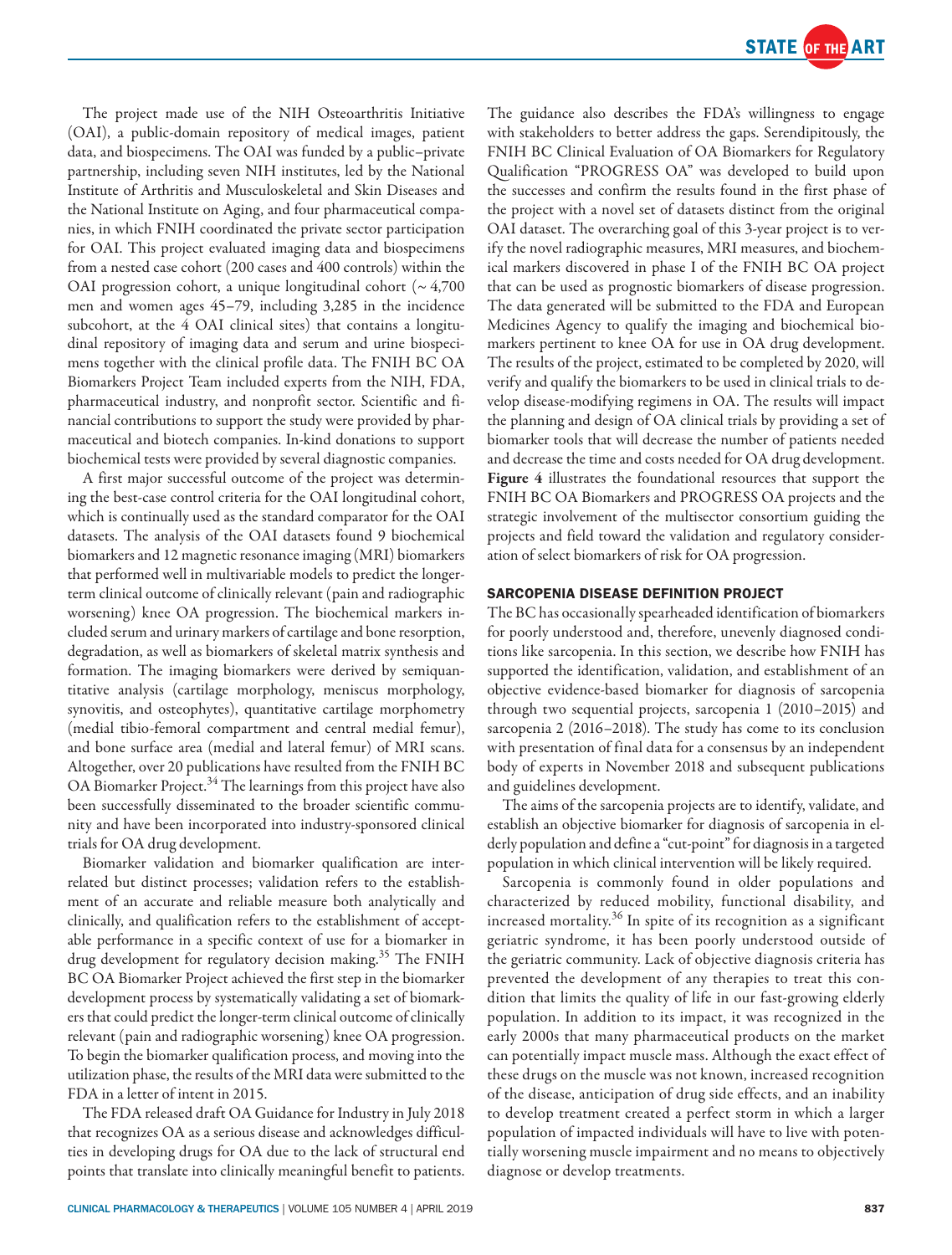



Figure 4 Project flow for the osteoarthritis (OA) biomarker project. BL, baseline; FDA, US Food and Drug Administration; FNIH, Foundation for the National Institutes of Health; KOLs, key opinion leaders; MCID, minimal clinically important difference; minJSW, minimal joint space width; MRI, magnetic resonance imaging; NIH, National Institutes of Health; OAI, Osteoarthritis Initiative; OARSI, Osteoarthritis Research Society International; WOMAC, Western Ontario and McMaster Universities.

In response to this need, the FNIH launched a program in  $2010^{37}$  on developing definitive guidelines to outline objective diagnosis criteria for sarcopenia through a consortium-based effort. The study was designed to take advantage of existing data from observational and interventional studies to analyze and provide the basis for a consensus definition of sarcopenia. With stakeholders from National Institute on Aging, the FDA, academia, and industry contributing their expertise, the study evaluated data from nine sources of community-dwelling older persons with a total sample of  $\sim$  26,000 individuals. It was concluded from a consensus meeting in 2014 that diagnosis of sarcopenia is most sensitive to grip strength and low lean muscle mass adjusted for body mass index. These findings were of significant interest to all the constituents of the group for initial diagnosis of the disease. Publications resulting from the effort are listed at the FNIH website.<sup>38</sup>

To further nuance the context of use for these biomarkers, FNIH expanded and refocused the project in 2016. Sarcopenia 2 (completed in 2018) evaluated a subset of community-dwelling elderly patients who were functionally limited and, therefore, would likely be targeted for function-improving therapies. These individuals would typically have slower gait and be at high risk for falls and fractures. Sarcopenia 2 expanded to include additional cohorts of patients with functional limitations and reassessed grip strength–related biomarkers with a focus on studying their predictive value in outcomes important to patient well-being, including activities of daily living disability, fractures, hospitalization, falls, and death. The Sarcopenia 2 project has continued to refine the definition of sarcopenia by systematically comparing various definitions and studies in the field. An international, independent panel of experts met in late 2018 to discuss and vote on the final consensus definition. A series of publications will follow in 2019 (results will appear in ref. 39). A schematic of the project path is shown in Figure 5.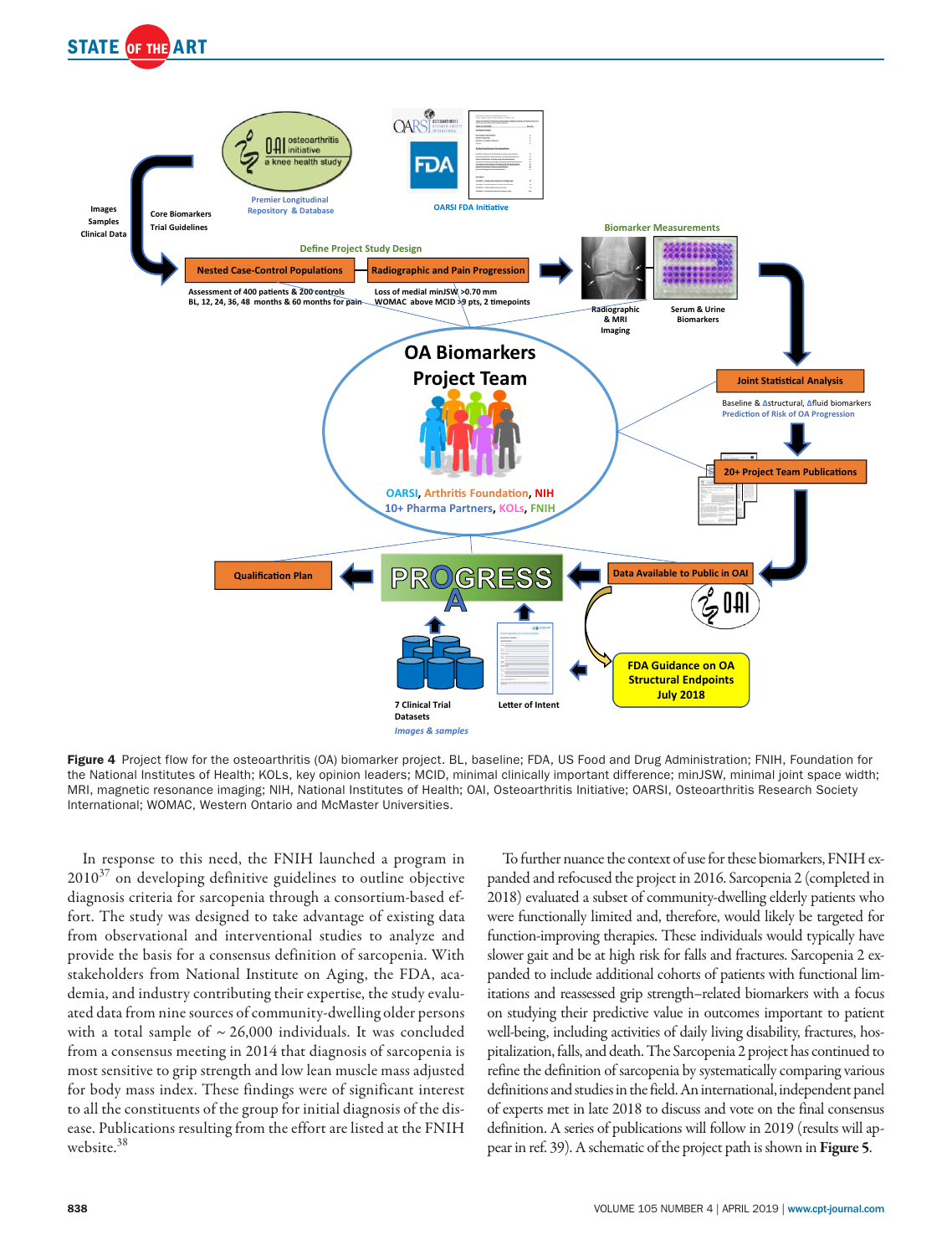

## AN EVIDENTIARY CRITERIA FRAMEWORK FOR BIOMARKER QUALIFICATION: ENGAGING THE ENTIRE BIOMARKER DEVELOPMENT COMMUNITY

The BC has taken a leading role in driving consensus to define an evidentiary framework for biomarker qualification. Drug development is an increasingly time-intensive and cost-intensive endeavor.<sup>40</sup> Biomarkers have been touted as one avenue to enhance development and regulatory processes.<sup>3</sup> However, defining a more clear and predictable process to qualify biomarkers has been challenging. In April 2016, the FNIH BC and the FDA cosponsored a workshop to define and evaluate a general framework for assessing the evidentiary criteria needed for biomarker qualification using safety biomarkers as real-world examples.<sup>41</sup> More recently, the FNIH BC and FDA cosponsored a follow-up workshop in July 2018 to refine the framework for defining evidentiary criteria for surrogate end-point qualification.

A general, updated evidentiary criteria framework is summarized in Figure 6 and includes a Need Statement, Description of Biomarker, Context of Use (COU) Statement, Assessments of Benefit and Risk, and an evidentiary criteria map. The intent of the framework is to support constructive discussions between biomarker developers or potential submitters to the biomarker qualification program and regulators that allow for refinements of the COU as the data mature. The Need Statement is a concise description of the knowledge gap or drug development need a biomarker developer plans to address. The COU statement is central to a biomarker qualification submission. The COU statement is greatly simplified from past regulatory guidance to a concise drug development use description, comprised of two elements. (i) What BEST category of biomarker is proposed, and what information content would it provide? (ii) What specific question is the biomarker intended to address? Once the COU is determined, benefit and risk to both the patient and society are assessed. Quantification of precise benefits and risks is not feasible, but a thorough semiquantitative assessment of the reasonable benefits and risks is possible. Categorical descriptions for what constitutes a high and minimal level of evidentiary criteria can be linked to a level assessment map<sup> $42$ </sup> based on the semiquantitative framework. This visual representation of an evidence map can be used as a communication tool for gaining alignment between biomarker developers and FDA reviewers at key milestones and leads to a process with enhanced clarity and predictability.



Figure 5 Project flow for the Sarcopenia biomarker project. BC, Biomarkers Consortium; FDA, US Food and Drug Administration; FNIH, Foundation for the National Institutes of Health; HRS, Health and Retirement Study; KOLs, key opinion leaders; NHATS, National Health and Aging Trends Study; NIH, National Institutes of Health; RCTs, randomized controlled trials.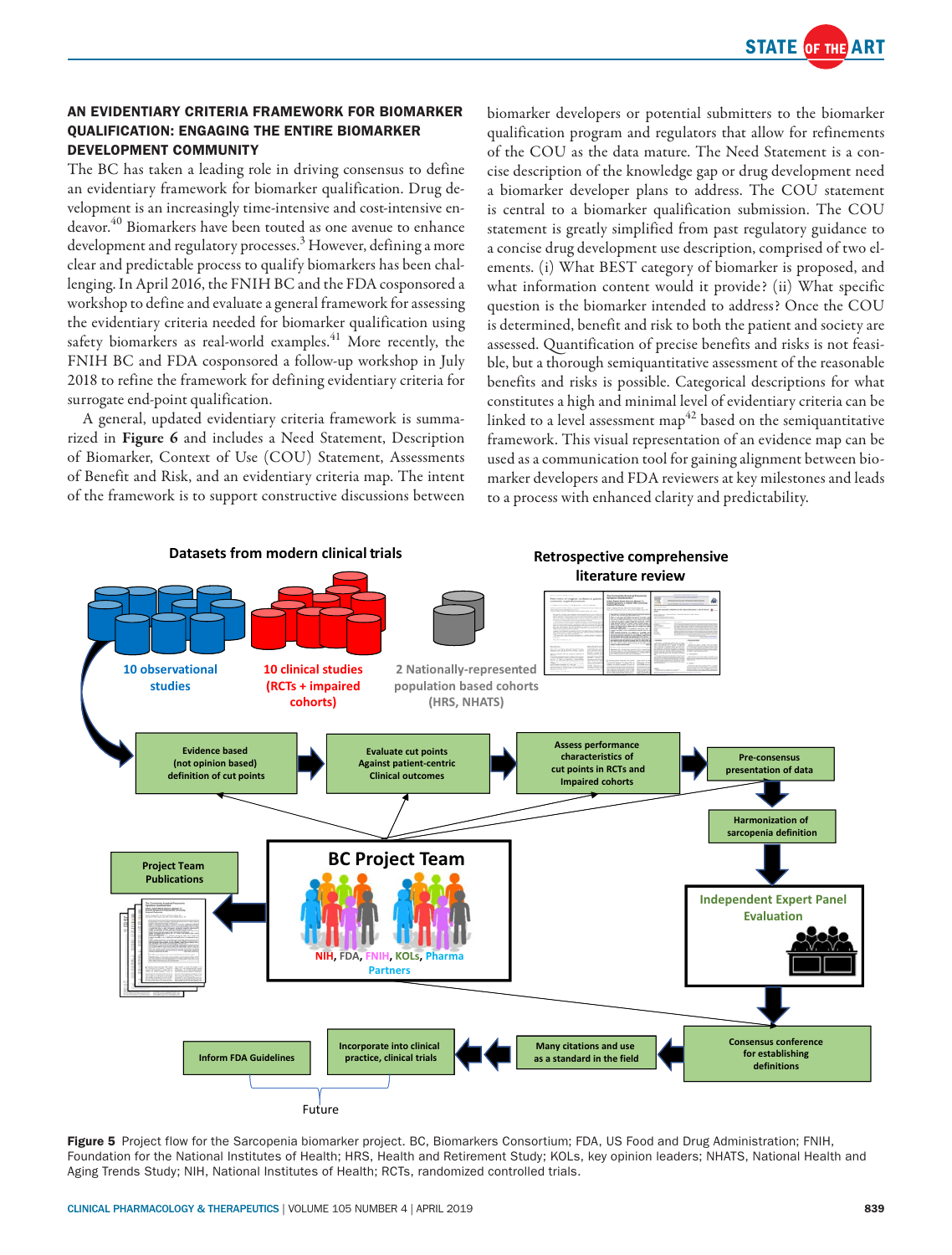



Figure 6 Evidentiary criteria framework for safety biomarkers qualification. COU, context of use.

## LOOKING TO THE FUTURE: ASSESSMENT OF THE CURRENT LANDSCAPE AND STRATEGIC PLANNING

In 2006, the BC was a pioneering public–private partnership, a true innovator as described above. However, the world has dramatically changed since the BC was launched. Medical and technological advances since 2006 have been legion. That was before the advent of approved RNA therapeutics, gene therapy, or the iPhone. Nor did we have potentially innovative biomarkers, including exosomes, liquid tumor biopsies, or Ribonucleic Acid Sequencing. How many versions of the iPhone or advances in Ribonucleic Acid Sequencing have we seen since then? The pace of medical and technological change has been rapid; has the BC kept up with that change?

We asked exactly that question in a strategic planning exercise. More specifically, we asked who are we today, and in what context are we operating? In addition, who do we want to be? Then we asked: how do we get there? The answer to the last question sets our BC strategic priorities going forward. In order to understand who we are today, we took a multipronged approach. (i) We reviewed existing BC analyses, including current success metrics analysis and composition of funders. (ii) We conducted key stakeholder interviews, soliciting direct, candid one-on-one input from over 30 key leaders, both those currently associated with the BC and those not directly associated. (iii) We implemented a participant survey to solicit input from a larger number of individuals who have been directly involved with the BC, including all BC staff, as well as members of Executive Committee, steering committee, working groups, and project teams. The approach was an anonymous, webbased survey sent to > 500 current and past BC participants. The questions were very similar to those in interviews, but with quantitative ranking or rating. We received 121 completed surveys for 24% response rate with equal representation across disease areas. (iv) Finally, we engaged in a benchmarking exercise to learn from public–private partnerships in related fields or with similar approaches, such as the FNIH Accelerating Medicines Partnership and Critical Path Institute, and TransCelerate.

Interviews and the survey results revealed similar observations. Biomarker science is more difficult than was initially appreciated 2006. The science is more complex, and important





Figure 7 Results of Biomarkers Consortium (BC) Committee Member Survey. The Biomarkers Consortium Executive and Steering Committee members were asked to provide a perceived level of importance on different areas of drug discovery tool development. The results of this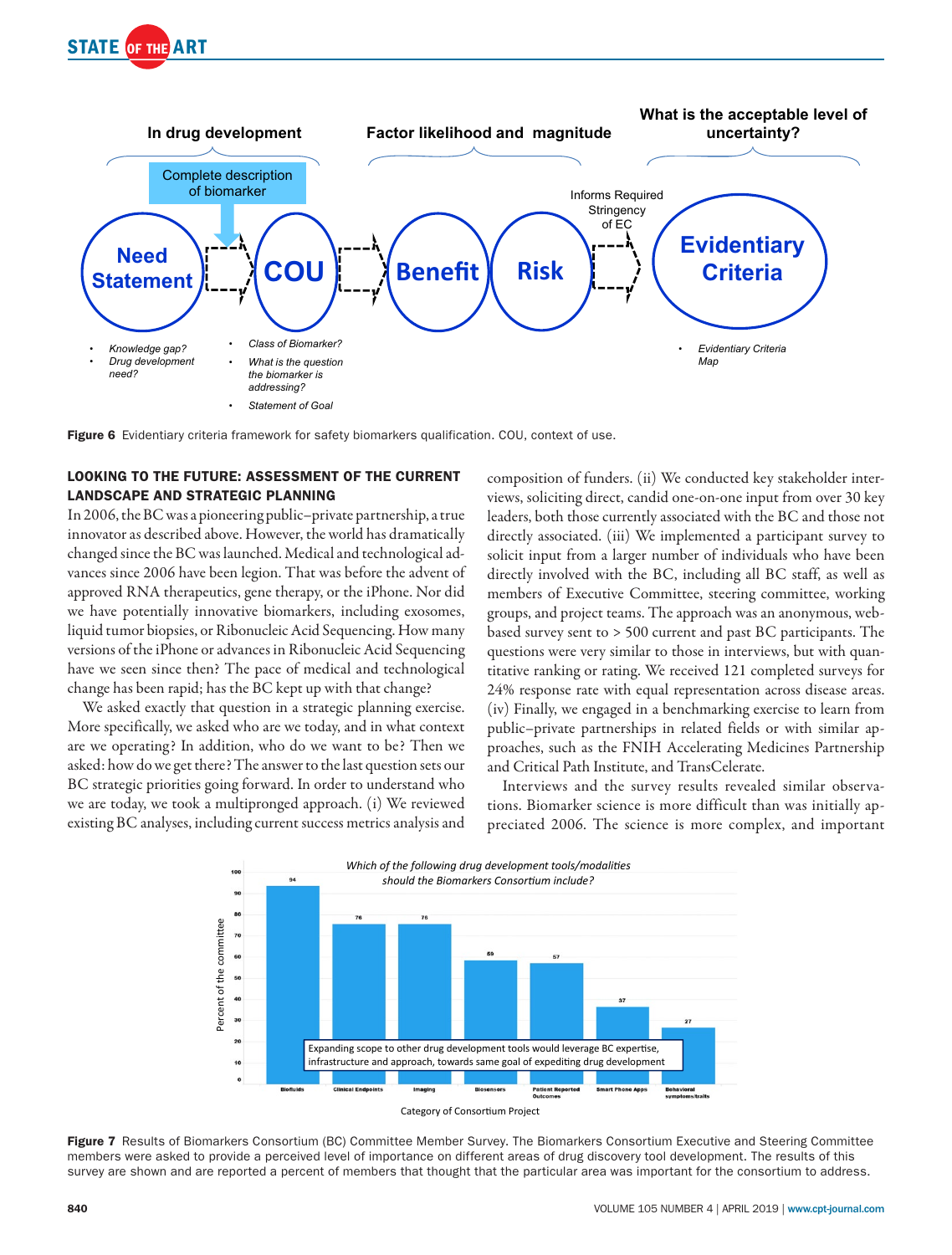technology advances are needed. In addition, there has been a proliferation of unvalidated biomarkers, a subset of which requires translation and/or validation. The needs remain great, and rationale for BC-type consortia still holds. The BC is appreciated for its rigor, project management, and deep engagement of the FDA. The "bottom-up" approach, in which projects originate from stakeholders and steering committees, differentiates the BC from other efforts, but many would also like more strategic guidance, particularly around focus or high priority areas. The impact is generally seen as strong. Clearly, there are many successes, but the question arose as to whether the successes are sufficient. In fact, many would like to see BC seize the mantle of biomarker thought leadership. Thus, there is an opportunity to do more.

All that said, there are perceived issues that arose from interviews and the survey. Funding is generally tougher with a proliferation of consortia, many with biomarker focus. There is "consortia fatigue" with the BC not clearly differentiated vs. other consortia. Another critical issue for the BC is clarity around what is in and out of scope. Interviewees and survey results saw value to projects beyond biomarkers (e.g., BEST drug development tools), an area that the BC has inconsistently engaged (Figure 7). As mentioned, it is currently difficult to identify and ensure focus on the most critical projects. A lack of prioritization stymies fundraising efforts, and the current model makes it difficult to surface or launch strategic, cross-disease projects. The current funding model is limiting, and needs to be revamped, particularly if a more strategic approach is chosen. The proposal process is seen as protracted, and it is possible to streamline via earlier executive committee, and funder input. Funding is sought late in the proposal cycle, which results in delays to projects. In addition, many interviewees would like to see public funding, as is implemented with other consortia. A related point is that the current membership has key gaps, selected large pharmaceutical companies in BC disease areas, as well as technology companies and adjacent industries. Besides funding, some of the BC processes, including roles of the executive committee and steering committee, lacked clarity. Finally, the communication of the BC, either internally or externally, is perceived as limited and inadequate.

### GOING FORWARD

Based on the extensive research and strategic planning, a new vision of "improving health through meaningful measurements" and a mission "to create and lead cross-sector efforts that validate and qualify biomarkers and other drug development tools to accelerate better decision-making for the development of new therapeutics and health technologies" was developed along with corresponding strategic priorities.

The BC's scope and differentiation—the first strategic priority are clarified to a collaboration infrastructure that responds nimbly to needs of the field, as well as biomarker and drug development tool thought-leadership. This affirms and embraces a broader BC scope that includes drug development tools that can best leverage the BC's infrastructure, experience, and expertise. The broader scope is defined by the BEST resource.<sup>2</sup> In turn, a scope defined by the BEST resource aligns what is in/out of scope and allows agreed-upon criteria for evaluating projects.

The second strategic priority is to become more strategic and adaptive in defining projects and initiatives. One important aspect of this priority is to undertake periodic landscape reviews (e.g., every couple of years) to identify the greatest needs across the biomarker science ecosystem for biomarker and drug development tool validation and qualification. Such a landscape review should be in collaboration with many of the BC stakeholders, including PhRMA, NIH/National Center for Advancing Translational Sciences, the FDA, and FNIH. A rigorous landscape review is critical to set the executive committee priorities and inform annual steering committee priority setting and could be a valuable resource to members. In addition, the BC should leverage project experience and knowledge to impact the field as thought leader and trusted convener. A valued thought leader endeavor includes the evidentiary criteria workshops, and consideration should be given to expanding the role of the BC in this forum.

The third priority is to revamp the funding model to support a more strategic approach to project development and execution. Rather than wait to begin raising funds for completed project plans, the factors that influence fundability need to be addressed and incorporated into the actual process of project plan generation. The expectation is that, if project plans are developed closely with potential supporters, the needs of the project and the resource providers will be aligned. Although the alignment will not necessarily lead to a fundable project, the project development team will be able to gauge the likelihood of success for bringing the project to fruition. This will avoid possible frustrating situations in which good scientific projects that could be funded other ways are delayed because they do not fit into the strategies of potential funding partners.

The fourth priority is to enhance and optimize the governance process to ensure projects fulfill the strategic direction and mission of the BC. It was brought up during the information gathering stage of the evaluation process that the roles of the executive committee and the steering committee can overlap and create situations in which the decision making is confused. During the strategic assessment process, the team redefined and clarified the roles of the committees. In addition, the BC is implementing earlier discussions between the steering committee and executive committee to ensure alignment. This earlier alignment will allow more confident early sponsorship discussions and provide the executive committee with a higher-level strategic view of the consortium portfolio, allowing the executive committee to focus on the mission and strategic aspects of the field biomarker development.

Finally, the fifth strategic priority is to improve communication with all stakeholders. The BC must more clearly communicate its prioritized vision and mission, disseminate findings, and tout successes. Communications among different groups of stakeholders have different priorities. Communications should include steering committees project team participants, with the specific goals to more clearly communicate what is in the BC scope, process refinements, and roles of executive committee/steering committee. Communications with current member and partner organizations need to reinforce the value of their participation in, and support of, the BC. Finally, with regard to relevant external stakeholders, there is a need to disseminate findings beyond journal publication as well as reach out to new potential members, patient groups, and others.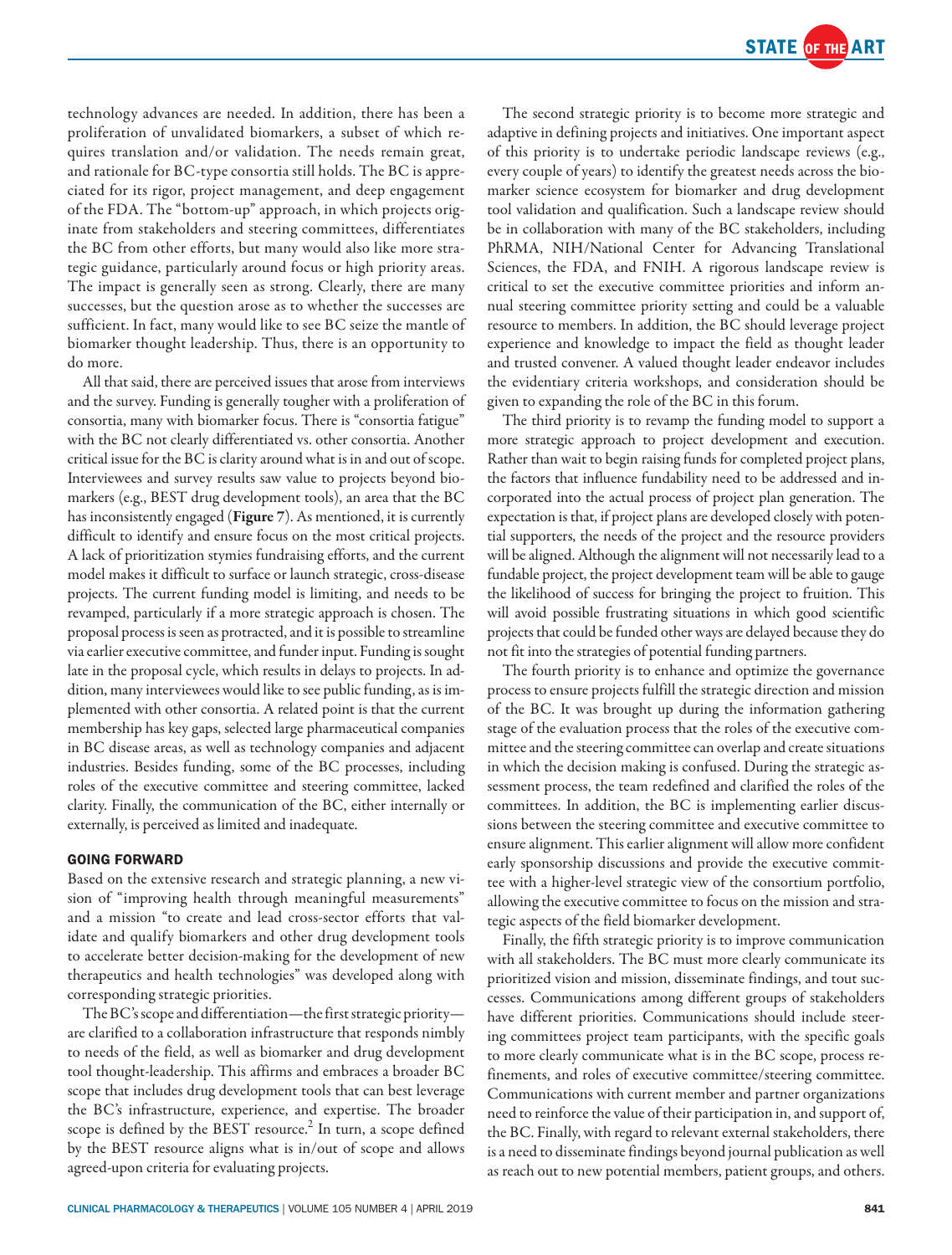

#### CONCLUSION AND NEXT STEPS

The landscape of the biomarker science community has substantially shifted since the inception of the BC in 2006. Based on the new vision of "improving health through meaningful measurements" and a mission "to create and lead cross-sector efforts that validate and qualify biomarkers and other drug development tools to accelerate better decision making for the development of new therapeutics and health technologies, the BC now has defined its strategic priorities, the utility of the BC has been reaffirmed, and new directions have been suggested, including a broadened scope.

#### FUNDING

No funding was received for this work.

#### CONFLICTS OF INTEREST

The authors declared no competing interests for this work.

© 2019 The Authors *Clinical Pharmacology & Therapeutics* published by Wiley Periodicals, Inc. on behalf of American Society for Clinical Pharmacology and Therapeutics.

This is an open access article under the terms of the Creative Commons Attribution-NonCommercial License, which permits use, distribution and reproduction in any medium, provided the original work is properly cited and is not used for commercial purposes.

- 1. Downing, G.L., NIH Definitions Working Group. Biomarkers and surrogate endpoints in clinical research: definitions and conceptual model. In *Biomarkers and Surrogate Endpoints: Clinical Research and Applications*, 1–9 (Elsevier, Amsterdam, UK, 2000).
- 2. Biomarkers, EndpointS, and other Tools (BEST). [<https://www.](https://www.ncbi.nlm.nih.gov/books/NBK338448/) [ncbi.nlm.nih.gov/books/NBK338448/>](https://www.ncbi.nlm.nih.gov/books/NBK338448/).
- 3. Lavezzari, G. & Womack, A.W. Industry perspectives on biomarker qualification. *Clin. Pharmacol. Ther.* 99, 208–213 (2016).
- 4. Wholley, D. The biomarkers consortium. *Nat. Rev. Drug Discov.* 13, 791–792 (2014).
- 5. Wagner, J.A. *et al.* The biomarkers consortium: practice and pitfalls of open-source precompetitive collaboration. *Clin. Pharmacol. Ther.* 87, 539–542 (2010). Review.
- 6. Carey, L.A. & Winer, E.P. I-SPY 2–Toward more rapid progress in breast cancer treatment. *N. Engl. J. Med.* 375, 83–84 (2016).
- 7. Das, S. & Lo, A.W. Re-inventing drug development: a case study of the I-SPY 2 breast cancer clinical trials program. *Contemp. Clin. Trials* 62, 168–174 (2017).
- 8. US Food and Drug Administration Letter of Qualification for use of kidney biomarkers in normal healthy volunteers [<https://](https://www.fda.gov/downloads/Drugs/DevelopmentApprovalProcess/DrugDevelopmentToolsQualificationProgram/BiomarkerQualificationProgram/UCM618888.pdf) [www.fda.gov/downloads/Drugs/DevelopmentApprovalProcess/](https://www.fda.gov/downloads/Drugs/DevelopmentApprovalProcess/DrugDevelopmentToolsQualificationProgram/BiomarkerQualificationProgram/UCM618888.pdf) [DrugDevelopmentToolsQualificationProgram/](https://www.fda.gov/downloads/Drugs/DevelopmentApprovalProcess/DrugDevelopmentToolsQualificationProgram/BiomarkerQualificationProgram/UCM618888.pdf) [BiomarkerQualificationProgram/UCM618888.pdf](https://www.fda.gov/downloads/Drugs/DevelopmentApprovalProcess/DrugDevelopmentToolsQualificationProgram/BiomarkerQualificationProgram/UCM618888.pdf)> (2018).
- Powers, J.H. Increasing the efficiency of clinical trials of antimicrobials: the scientific basis of substantial evidence of effectiveness of drugs. *Clin. Infect. Dis.* 45, S153–S162 (2007).
- 10. Rex, J. *et al.* Progress in the fight against multidrug-resistant bacteria 2005-2016: modern non-inferiority trial designs enable antibiotic development in advance of epidemic bacterial resistance. *Clin. Infect. Dis.* 65, 141–146 (2017).
- 11. Kaul, S. & Diamond, G.A. Good enough: a primer on the analysis and interpretation of noninferiority trials. Ann. Intern. Med. 145, 62–69 (2006).
- 12. Talbot, G.H. *et al.* Progress on developing endpoints for registrational clinical trials of community-acquired bacterial pneumonia and acute bacterial skin and skin structure infections: update from the Biomarkers Consortium of the Foundation for the National Institutes of Health. *Clin. Infect. Dis.* 55, 1114–1121 (2012).
- 13. Toerner, J.G., Burke, L., Komo, S. & Papadopoulos, E. A collaborative model for endpoint development for acute bacterial skin

and skin structure infections and community-acquired bacterial pneumonia. *Clin. Infect. Dis.* 55, 1122–1123 (2012).

- 14. Talbot, G.H., Powers, J.H. & Hoffmann, S.C., on behalf of the Biomarkers Consortium of the Foundation for the National Institutes of Health CABP-ABSSSI and HABP-VABP Project Teams. Developing outcomes assessments as endpoints for registrational clinical trials of antibacterial drugs: 2015 update from the biomarkers consortium of the foundation for the National Institutes of Health. *Clin. Infect. Dis.* 62, 603–607 (2015).
- 15. Foundation for the National Institutes of Health Biomarkers Consortium Project Team. Recommendations to the FDA for interim endpoints for clinical trials in community-acquired bacterial pneumonia. CABP Docket ID: FDA-2009-D-0136. Submitted August 26, 2011 < [https://www.regulations.gov/](https://www.regulations.gov/document?D=FDA-2009-D-0136-0013) [document?D=FDA-2009-D-0136-0013>](https://www.regulations.gov/document?D=FDA-2009-D-0136-0013).
- 16. Foundation for the National Institutes of Health Biomarkers Consortium Project Team. Recommendations to the FDA for interim endpoints for clinical trials in acute bacterial skin and skin structure infections. ABSSSI Docket ID: FDA-2010-D-433. Submitted August 26, 2011 <[https://www.regulations.gov/](https://www.regulations.gov/document?D=FDA-2010-D-0433-0011) [document?D=FDA-2010-D-0433-0011>](https://www.regulations.gov/document?D=FDA-2010-D-0433-0011).
- 17. Foundation for the National Institutes of Health Biomarkers Consortium HABP/VABP Project Team. Interim considerations for clinical trial design for the study of hospital-acquired bacterial pneumonia and ventilator-associated bacterial pneumonia. HABP/VABP Docket ID: FDA-2013-N-0556. Submitted July 15, 2013 <[https://www.regulations.gov/](https://www.regulations.gov/document?D=FDA-2013-N-0556-0003) [document?D=FDA-2013-N-0556-0003>](https://www.regulations.gov/document?D=FDA-2013-N-0556-0003).
- 18. Dunne, M., Puttagunta, S., Wilcox, M. & Talbot, G. Concordance of clinical response at 48–72 hours after initiation of therapy and end of treatment (EOT) in patients with acute bacterial skin and skin structure infection (abSSSI) in the DISCOVER studies. Poster 1340. IDWeek, October 2–6, 2013, San Francisco, CA (2013).
- 19. Esperatti, M. *et al.* Nosocomial pneumonia in the intensive care unit acquired by mechanically ventilated versus nonventilated patients. Am. J. Respir. Crit. Care Med. **182**, 1533-1539 (2010).
- 20. Foundation for the National Institutes of Health Biomarkers Consortium HABP-VABP Project Team. Considerations for clinical trial design for the study of hospital-acquired bacterial pneumonia and ventilator-associated bacteria pneumonia" to the FDA docket for HABP/VABP draft guidance. Submitted May 26, 2017 HABP/ VABP Docket ID: FDA-2010-D-0589. <[https://www.regulations.](https://www.regulations.gov/document?D=FDA-2010-D-0589-0027) [gov/document?D=FDA-2010-D-0589-0027](https://www.regulations.gov/document?D=FDA-2010-D-0589-0027)>.
- 21. Talbot, G.H. *et al.* Evidence-based study design for hospitalacquired bacterial pneumonia and ventilator-associated bacterial pneumonia. *J. Inf. Dis.* 219. [https://doi.org/10.1093/infdis/](https://doi.org/10.1093/infdis/jiy578) [jiy578.](https://doi.org/10.1093/infdis/jiy578) [e-pub ahead of print].
- 22. Medical Dictionary for Regulatory Activities. Standardized MedDRA queries (SMQs) [<https://www.meddra.org/how-to-use/](https://www.meddra.org/how-to-use/tools/smqs) [tools/smqs](https://www.meddra.org/how-to-use/tools/smqs)>. Accessed October 17, 2017.
- 23. US Food and Drug Administration, Center for Drug Evaluation. Guidance for industry: acute bacterial skin and skin structure infections: developing drugs for treatment [<https://www.fda.gov/](https://www.fda.gov/downloads/Drugs/Guidances/ucm071185.pdf) [downloads/Drugs/Guidances/ucm071185.pdf>](https://www.fda.gov/downloads/Drugs/Guidances/ucm071185.pdf). (October 2013).
- 24. US Food and Drug Administration, Center for Drug Evaluation. Guidance for industry: community-acquired bacterial pneumonia: developing drugs for treatment <[https://www.fda.gov/downloads/](https://www.fda.gov/downloads/drugs/guidances/ucm123686.pdf) [drugs/guidances/ucm123686.pdf>](https://www.fda.gov/downloads/drugs/guidances/ucm123686.pdf). (January 2014).
- 25. US Food and Drug Administration, Center for Drug Evaluation. Guidance for industry: hospital-acquired bacterial pneumonia and ventilator-associated bacterial pneumonia <[https://www.fda.gov/](https://www.fda.gov/downloads/drugs/guidances/ucm234907.pdf) [downloads/drugs/guidances/ucm234907.pdf](https://www.fda.gov/downloads/drugs/guidances/ucm234907.pdf)> (May 2014).
- 26. Powers, J.H. *et al.* Patient-reported outcome assessments as endpoints in studies in infectious diseases. *Clin. Infect. Dis.* 63, S52–S56 (2016).
- 27. Cimms, T.A. *et al.* Signs, symptoms, and existing patient reported outcome (PRO) measures in community-acquired bacterial pneumonia (CABP): a comprehensive literature review. PIN84. ISPOR 19th Annual International Meeting May 31–June 4, 2014, Montreal, Quebec, Canada.